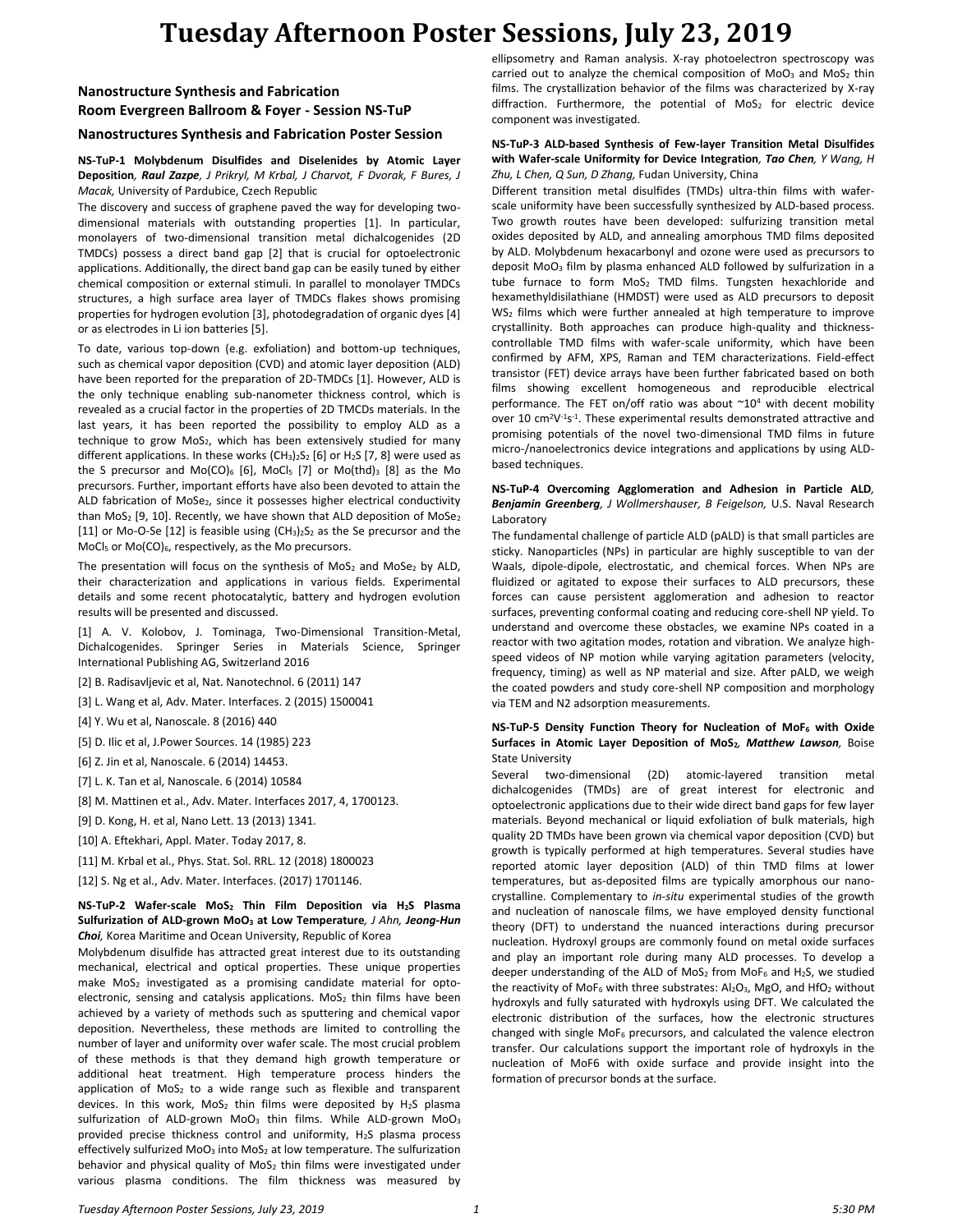## **Wednesday Afternoon, July 24, 2019**

## **Nanostructure Synthesis and Fabrication Room Grand Ballroom E-G - Session NS-WeA**

## **2D Nanomaterials by ALD (including Transition Metal Dichalcogenides)**

**Moderators:** Annelies Delabie, IMEC, Harm Knoops, Eindhoven University of Technology

## 1:30pm **NS-WeA-1 Modified ALD Process to Achieve Crystalline MoS2Thin**

**Films***, Li Zeng, C Maclsaac, J Shi, N Ricky, I Oh, S Bent,* Stanford University Stimulated by the discovery of two-dimensional (2D) graphene, 2D transition metal chalcogenides (TMDs) are attracting much attention owing to their similar layered structure and graphene-analogous properties. Numerous research efforts are under way to explore their wide ranging potential applications, including but not limited to optoelectronics, electrochemical cells, and energy harvesting devices. However, challenges still remain regarding the development of controllable growth methods for TMDs with large-scale conformality at moderate synthesis temperature. For the past half-decade, there has been an increasing trend toward resolving these issues by employing atomic layer deposition (ALD) due to its inherent growth characteristics. Over a dozen metal sulfide/selenide materials have been explored by ALD and yielded promising results, such as wafer-scale uniformity and compatibility with electrical devices and photochemical cells.

Despite the promise brought by the ALD approach, further effort is needed because the TMD films that are deposited at lower, more desirable temperatures often show non-ideal stoichiometry and require hightemperature post-annealing to improve the film quality. Using the notable molybdenum disulfide ( $MoS<sub>2</sub>$ ) as an example, one of the known processes uses  $Mo(CO)_{6}$  as the Mo ALD precursor and H<sub>2</sub>S as the co-reactant with an ALD window of 150 ~ 175 °C. Results from both literature and our laboratory show that the S to Mo ratio is close to 1.5:1—relatively far from the ideal value of 2:1—with the presence of undesired MoOx species. We performed an investigation into fundamental mechanisms of this ALD process. Based on that understanding, a new methodology was developed that produces higher-quality  $MoS<sub>2</sub>$  films from these same precursors. These results were achieved by elevating the growth temperature and shifting the typical ALD process into a pulsed chemical vapor deposition regime. A series of MoS<sub>2</sub> films were synthesized on Si substrates by this modified process, resulting in controllable linear growth behavior, a S-to-Mo ratio of 2-to-1, and strong characteristic MoS<sub>2</sub> Raman peaks. Additional characterization tools, including grazing incident X-ray diffraction (GIXRD), X-ray reflectivity (XRR) and atomic force microscopy (AFM), were also used to examine the film crystallinity, density and surface morphology. By characterizing the material as a function of process conditions, we are able to elucidate fundamental mechanisms and key kinetic factors behind the MoS<sub>2</sub> growth process using Mo(CO)<sub>6</sub> and H<sub>2</sub>S. This study may help shed some light on future design of ALD processes for 2D TMDs.

#### 1:45pm **NS-WeA-2 Nucleation and Growth of ALD MoS<sup>2</sup> Films on Dielectric Surfaces***, E Graugnard,* Boise State University*; Steven Letourneau, A Mane, J Elam,* Argonne National Laboratory

Molybdenum disulfide (MoS2) is a promising two-dimensional (2D) semiconductor. Similar to graphite, MoS<sub>2</sub> has a layered structure comprising weak van der Waals bonding between layers, and strong covalent bonding within layers. The weak secondary bonding allows for isolation of these 2D materials to a single layer, like graphene. While bulk MoS<sub>2</sub> is an indirect band gap semiconductor with a band gap of  $\sim$ 1.3 eV, monolayer MoS<sub>2</sub> exhibits a direct band gap of  $~1.8$  eV, making it an attractive candidate for replacing Si in electronic devices. Atomic layer deposition (ALD) has been used previously to grow  $MoS<sub>2</sub>$  films using a variety of molybdenum and sulfur precursors. However, many of these precursors are solids at room temperature, require high temperature vapor transport, and have the potential to result in carbon incorporation. Recently, MoS<sub>2</sub> ALD using molybdenum hexafluoride (MoF<sub>6</sub>), a high vapor pressure liquid at room temperature, and hydrogen sulfide (H<sub>2</sub>S) has been demonstrated. For device applications, the ALD  $MoS<sub>2</sub>$  must be integrated with dielectrics. While the nucleation of  $MoS<sub>2</sub>$  during chemical vapor deposition (CVD) is understood, the nucleation of  $MoS<sub>2</sub>$  ALD using  $MOF<sub>6</sub>$ and H2S on dielectric surfaces has yet to be explored. Unlike films grown by high temperature CVD, ALD  $MoS<sub>2</sub>$  is amorphous and must be annealed to crystallize the film. In this study, we utilized *in situ* quartz crystal microbalance (QCM) and Fourier transform infrared (FTIR) spectroscopy measurements to investigate the first few cycles of MoS<sub>2</sub> ALD on Al<sub>2</sub>O<sub>3</sub> and HfO<sub>2</sub> surfaces prepared *in situ* by ALD. Self-limiting growth of MoS<sub>2</sub> was observed on a wide range of dielectric surfaces including alumina, and hafnia. The  $MoS<sub>2</sub>$  nucleation was found to depend strongly on the substrate. These studies provide insight into the low-temperature ALD of  $MoS<sub>2</sub>$  and provide guidance for the integration of  $MoS<sub>2</sub>$  and other ALD TMDC films.

#### 2:00pm **NS-WeA-3 Plasma-Enhanced Atomic Layer Deposition of Transition Metal Dichalcogenides: From 2D Monolayers to 3D Vertical Nanofins***, Ageeth Bol,* Eindhoven University of Technology, Netherlands **INVITED**

2D materials have been the focus of intense research in the last decade due to their unique physical and chemical properties. The synthesis of crystalline transition metal dichalcogenide nanolayers (TMDs) using atomic layer deposition (ALD) has attracted a lot of interest lately as ALD offers monolayer thickness control, scalability and low temperature growth (T ≤450°C). However, ALD grown films have been reported in literature to exhibit a high density of out-of-plane 3D structures in addition to 2D horizontal layers $1, 2$ . The presence of such 3D structures are a benefit for catalysis, as it increases the density of active edge sites. However, these structures can hinder charge transport and consequently raise film resistivity, which hampers both electrocatalysis and nanoelectronic applications. Hence it is essential to understand and control 3D structure formation during atomic layer deposition of TMDs.

In this presentation I will first focus on the formation mechanism of 3D structures. Extensive high resolution transmission electron microscopy studies in our lab have shown that grain boundaries and the grain orientation of adjacent 2D crystals play an important role in 3D structure formation.

Then I will demonstrate that we can control both the shape and density of the 3D structures during plasma-enhanced ALD. The shape of the 3D structures can be varied by modulating the plasma gas composition  $(H_2/H_2S)$ ratio) in the co-reactant step. This has a direct influence on the number a catalytic edge sites in  $WS_2$  films. The density of 3D structures can be suppressed by introducing a novel three step (ABC) ALD process, which involves the addition of an extra Ar and/or  $H_2$  plasma step (step C) to the conventional AB-type ALD process. This reduces the 3D structure density and consequently reduces the resistivity of the TMD film by an order of magnitude.

Our work showcases the versatility of plasma-enhanced ALD for the controlled synthesis of transition metal dichalcogenide nanolayers, which can enable applications in both the nanoelectronics and catalysis field.

<sup>1</sup> A. Sharma *et al*, *Nanoscale***10,** 8615–8627 (2018).

<sup>2</sup> T.A. Ho *et al*, *Chem. Mater.* **29**, 7604-7614 (2017).

2:30pm **NS-WeA-5 Atomic Layer Deposition of Emerging 2D Semiconductors HfS<sup>2</sup> and ZrS2***, Miika Mattinen, G Popov, M Vehkamäki, P King, K Mizohata, P Jalkanen, J Räisänen, M Leskelä, M Ritala,* University of Helsinki, Finland

Two-dimensional (2D) materials are being studied intensively due to their unique electronic, optical, and catalytic properties and the wide range of potential applications arising from their layered crystal structures. However, the majority of studies focus on only a few of the large group 2D materials, such as the semimetallic graphene, insulating h-BN, and semiconducting MoS<sub>2</sub>. Semiconducting 2D materials, in particular, are promising for electronics applications including field-effect transistors (FETs), photodetectors, and sensors.  $HfS<sub>2</sub>$  and ZrS<sub>2</sub>, members of the transition metal dichalcogenide (TMDC) group, are indirect band gap semiconductors that have recently emerged as potential alternatives to MoS<sup>2</sup> and other 2D semiconductors.[1] They have an indirect band gap suitable for many semiconductor applications,  $1.7-1.8$  (ZrS<sub>2</sub>) or  $1.8-2.1$  eV (HfS<sub>2</sub>) in bulk.<sup>[2]</sup> A notable benefit of HfS<sub>2</sub> and ZrS<sub>2</sub> is that their native oxides,  $HfO<sub>2</sub>$  and  $ZrO<sub>2</sub>$ , are well-known high-k oxides, a situation analogous to Si and  $SiO<sub>2</sub>.[3]$ 

We present the first ALD processes for  $HfS_2$  and  $ZrS_2$  using simple, thermally stable and industrially applied halide precursors HfCl<sub>4</sub> and ZrCl<sub>4</sub> with  $H_2S$ . Crystalline, continuous, high-quality 2D HfS<sub>2</sub> and ZrS<sub>2</sub> films with thicknesses from a few to tens of monolayers (monolayer = 0.58 nm) are deposited at 400 °C once care is taken to minimize the presence of impurities such as water in the ALD reactor. Good ALD characteristics, including rapid saturation and linear growth rate at approximately 0.1 Å/cycle are achieved. The HfS<sub>2</sub> and ZrS<sub>2</sub> films can be grown on a variety of substrates, including oxides, metals, and sulfides. Single-crystalline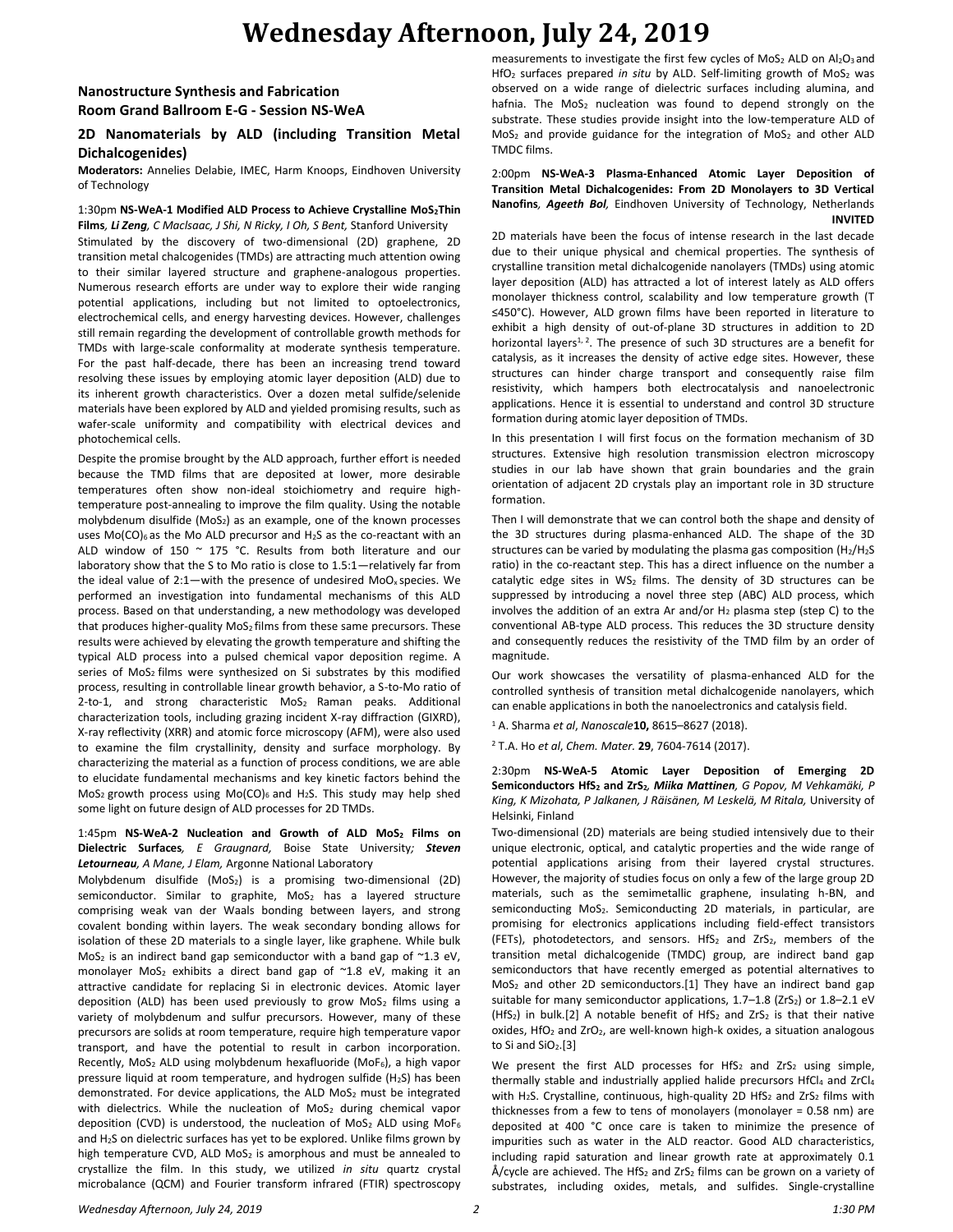# **Wednesday Afternoon, July 24, 2019**

substrates, such as sapphire and muscovite mica, enable tailoring the morphology and texture of films and even epitaxial growth. Due to the sensitivity of  $HfS_2$  and  $ZrS_2$  towards oxidation, we demonstrate encapsulation of the sulfide films "in situ" with an ALD-grown oxide layer using an oxidant-free process. We are currently studying the use of HfS<sub>2</sub> and ZrS<sub>2</sub> films as photodetectors to highlight the potential of the films for electronic applications.

[1] Yan et al., *Adv. Funct. Mater.*, **2018**, 28, 1803305

[2] Abdulsalam and Joubert, *Phys. Status Solidi B*, **2016**, 253, 705–711

[3] Mleczko et al., *Sci. Adv.*, **2017**, 3, e1700481

2:45pm **NS-WeA-6 Low Temperature ALD for Phase-controlled Synthesis of 2D Transition Metal (M=Ti, Nb)** *di-* **(MX2) and** *Tri-* **(MX3) Sulfides***, Saravana Balaji Basuvalingam, M Verheijen, E Kessels, A Bol,* Eindhoven University of Technology, Netherlands

The synthesis of two-dimensional transition metal dichalcogenides (TMDCs, MX2) by atomic layer deposition (ALD) has gained a lot of attention lately due to the need for precise thickness control over a large area at low temperatures for future applications in opto-electronics<sup>1</sup>. There is also another class of two-dimensional materials involving similar elements as in TMDCs, which are known as transition metal trichalcogenides (TMTCs, MX3). Contrary to TMDCs, TMTCs have quasi-1D properties which give added freedom for applications as they have strong anisotropy in both electrical and optical properties<sup>2</sup>. The present study is the first exploration of the synthesis and characterization of TMTCs using ALD.

The most commonly used technique for synthesizing TMTCs is chemical vapour transport (CVT), which is a non-scalable, high temperature and time consuming technique that grows crystals having dimensions of the order of a few cm. Therefore there is a need for synthesising TMTCs on a large scale at low temperature with a good control over the phase and thickness.

In this work, we report the first results on the controlled synthesis of TMTCs (TiS<sub>3</sub> and NbS<sub>3</sub>) by ALD using metalorganic precursors and H<sub>2</sub>S at low temperatures (100°C – 300°C). We demonstrate that by controlling deposition conditions one can tailor the phase (di- or trichalcogenide) of the material. In order to gain control over the phase of the materials we studied the effect of the deposition temperature, co-reactant (thermal ALD versus plasma-enhanced ALD) as well as co-reactant gas composition on the materials phase (Figure 1). The phase of the materials as a function of deposition parameters was studied by X-ray photoemission spectroscopy (XPS) and Raman spectroscopy (Figure 2). The quality and the composition of the films were studied using Rutherford back scattering (RBS). It was observed that TMTCs (TiS<sub>3</sub> and NbS<sub>3</sub>) can be synthesized using plasmaenhanced ALD using  $H_2S$  plasma as co-reactant at low temperatures, while TMDCs (TiS<sub>2</sub> and NbS<sub>2</sub>) were synthesized by both plasma-enhanced ALD (at high temperatures) and thermal ALD. The morphology and crystallinity of the synthesized films were investigated using scanning electron microscopy (SEM) and transmission electron microscopy (TEM), which revealed the two-dimensional and nano/poly-crystalline nature of the films. Our experiments show that ALD enables the controlled synthesis of both TMDCs and TMTCs at low temperatures over large scales, which opens up new avenues to include both TMDCs and TMTCs in nano- or optoelectronic applications.

<sup>1</sup> W. Hao et. al, 2D Mater. **6**, 012001 (2018).

2 J.O. Island et. al, 2D Mater. **4**, 022003 (2017).

3:00pm **NS-WeA-7 ALD Boron Nitride Coated and Infiltrated Carbon Materials for Environmental Applications***, W Hao, C Journet, A Brioude,*  Université Lyon, France*; H Okuno,* Université Grenoble-Alpes, France*; Catherine Marichy,* Université Lyon, France

Atomic Layer Deposition (ALD) has proven to be an effective approach for surface modification and fabrication of carbon based heterostructures [1]. Nevertheless, ALD BN coating of carbon material has been poorly studied up to date. Our group recently reported a two-step ammonia-free ALD approach for BN allowing the coating of various substrates such as inorganic and polymeric nanostructures [2,3]. While successful deposition of BN layers on carbon nanomaterial has been realized, it has been observed that some BN precursor diffuses into some polymers [4].

Herein various carbon nanostructures (nanoparticles, nanotubes, nanofibers) coated with ALD are discussed. The inertness of highly graphitic carbon inhibiting the initiation of ALD growth, the influence of the crystalline nature of the substrate on the BN coating is investigated in term of growth and structure, using different graphitized/amorphous carbon supports. Nucleation delay and impact on the crystalline quality

(amorphous, turbostratic, hexagonal phase) of BN films are observed as a function of the degree of graphitization. Furthermore, obtained from vapor infiltration of polymers, BN-carbon hybrid structures are briefly introduced. The obtained materials are characterized by advanced electron microscopy and related techniques. Finally, the potential of such a coating to improve the oxidation resistance of carbonaceous material is demonstrated.

[1] C. Marichy, N. Pinna, Coordination Chemistry Reviews, (2013), 257, 3232.

[2] W. Hao, Marichy C., Brioude A., ChemNanoMat., 3, (2017), 656.

[3] Hao W. Marichy C., Journet C., Brioude A., Enviro. Science Nano., 4, (2017), 2311.

[4] Hao W. PhD thesis, (2017)